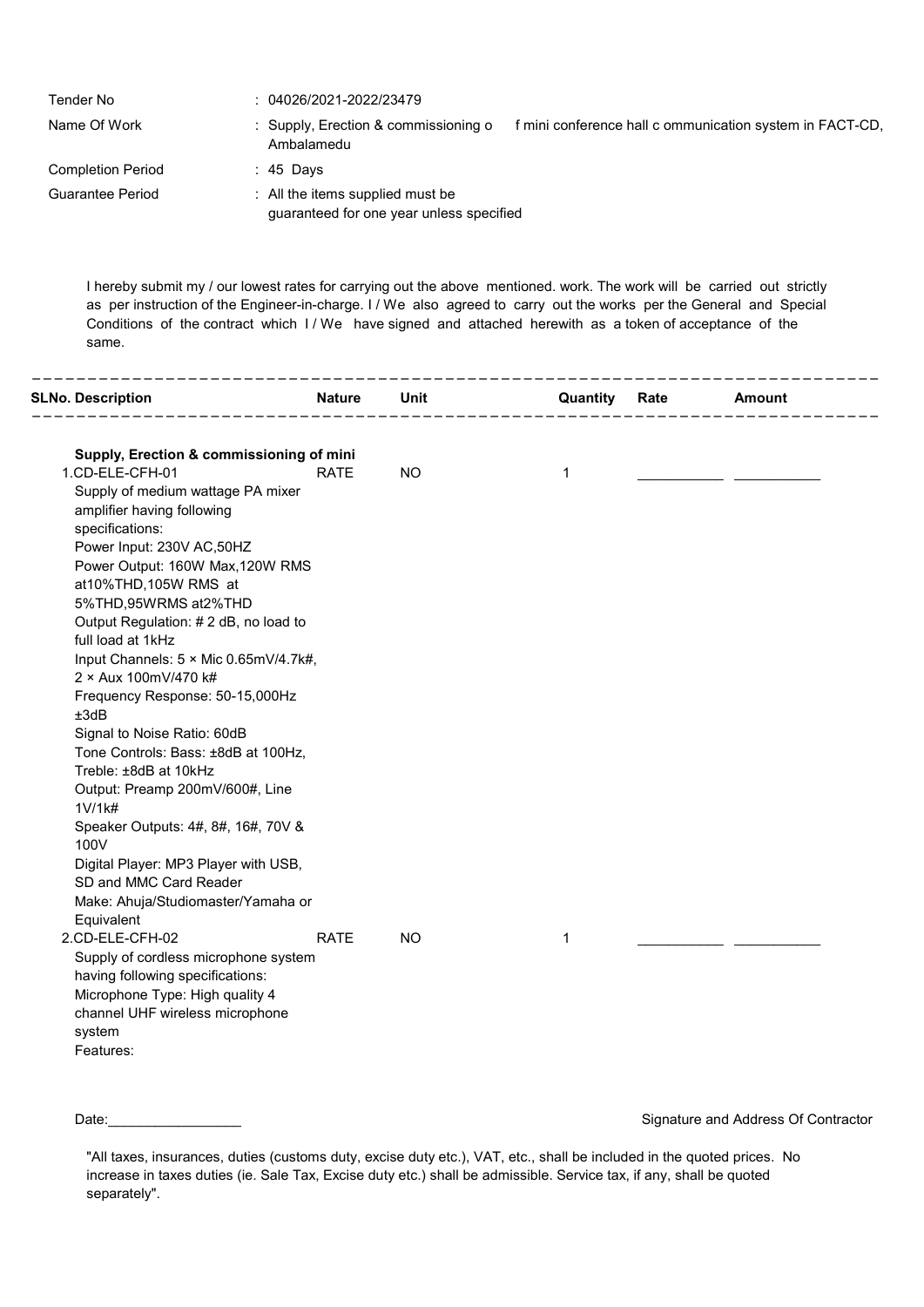|              | Page No:2                                          |                                                          |
|--------------|----------------------------------------------------|----------------------------------------------------------|
| Tender No    | : 23479                                            |                                                          |
| Name Of Work | : Supply, Erection & commissioning o<br>Ambalamedu | f mini conference hall c ommunication system in FACT-CD. |

| <b>SLNo. Description</b><br><b>Example 20 Set 10 Nature 10 Unit</b>     |             |           |                | <b>Quantity Rate Amount</b> |  |
|-------------------------------------------------------------------------|-------------|-----------|----------------|-----------------------------|--|
| #4 channel UHF Microphone System<br>with 4 conference microphones.      |             |           |                |                             |  |
| # Individual channel frequency display                                  |             |           |                |                             |  |
| on receiver & Transmitter<br># All 4 Transmitters (Microphones)         |             |           |                |                             |  |
| can be used at the same time with one<br>receiver                       |             |           |                |                             |  |
| # Individual channel volume control                                     |             |           |                |                             |  |
| Polar Pattern: Cardioid                                                 |             |           |                |                             |  |
| Frequency Response: 50Hz # 16KHz                                        |             |           |                |                             |  |
| Receiver: 4 Channel Non-Diversity                                       |             |           |                |                             |  |
| Output: Individual channel XLR out &<br>1/4" Jack mix out               |             |           |                |                             |  |
| Make: Studiomaster/Shure or                                             |             |           |                |                             |  |
| Equivalent.                                                             |             |           |                |                             |  |
| 3.CD-ELE-CFH-03                                                         | <b>RATE</b> | <b>NO</b> | $\overline{2}$ |                             |  |
| Supply of Wall mount 60W loud                                           |             |           |                |                             |  |
| speaker system having following                                         |             |           |                |                             |  |
| specifications:                                                         |             |           |                |                             |  |
| Size: 6" woofer and 1"Tweeter                                           |             |           |                |                             |  |
| speakers installed in high quality ABS                                  |             |           |                |                             |  |
| enclosure.                                                              |             |           |                |                             |  |
| Features:                                                               |             |           |                |                             |  |
| # Compact, versatile &weather resistant                                 |             |           |                |                             |  |
| hi-fidelity system with clear sound                                     |             |           |                |                             |  |
| reproduction                                                            |             |           |                |                             |  |
| # Great sensitivity, dispersion & wide                                  |             |           |                |                             |  |
| frequency range                                                         |             |           |                |                             |  |
| # Ergonomically designed to integrate                                   |             |           |                |                             |  |
| in any architectural environments.<br># Convenient mounting accessories |             |           |                |                             |  |
| shall be provided                                                       |             |           |                |                             |  |
| Frequency: 80Hz-20KHz                                                   |             |           |                |                             |  |
| Make: Studiomaster/JBL or Equivalent.                                   |             |           |                |                             |  |
| 4.CD-ELE-CFH-04                                                         | <b>RATE</b> | <b>NO</b> | 1              |                             |  |
| Supply of video conference camera                                       |             |           |                |                             |  |
| system with following specifications:                                   |             |           |                |                             |  |
| Connection/Interface: USB interface,                                    |             |           |                |                             |  |
| Wall mount/Ceiling mount 3mtr USB                                       |             |           |                |                             |  |
| 3.0 cable, Visca to RS232 control.                                      |             |           |                |                             |  |
| Video Resolution: 1920 x 1080 pixels                                    |             |           |                |                             |  |
| (1080p @ 30fps) should support on                                       |             |           |                |                             |  |
| Board H.264 or better on board                                          |             |           |                |                             |  |
| Encoding to save PC processing power                                    |             |           |                |                             |  |
| and should support USB 3.0 Plug and                                     |             |           |                |                             |  |
| play.                                                                   |             |           |                |                             |  |

<sup>&</sup>quot;All taxes, insurances, duties (customs duty, excise duty etc.), VAT, etc., shall be included in the quoted prices. No increase in taxes duties (ie. Sale Tax, Excise duty etc.) shall be admissible. Service tax, if any, shall be quoted separately".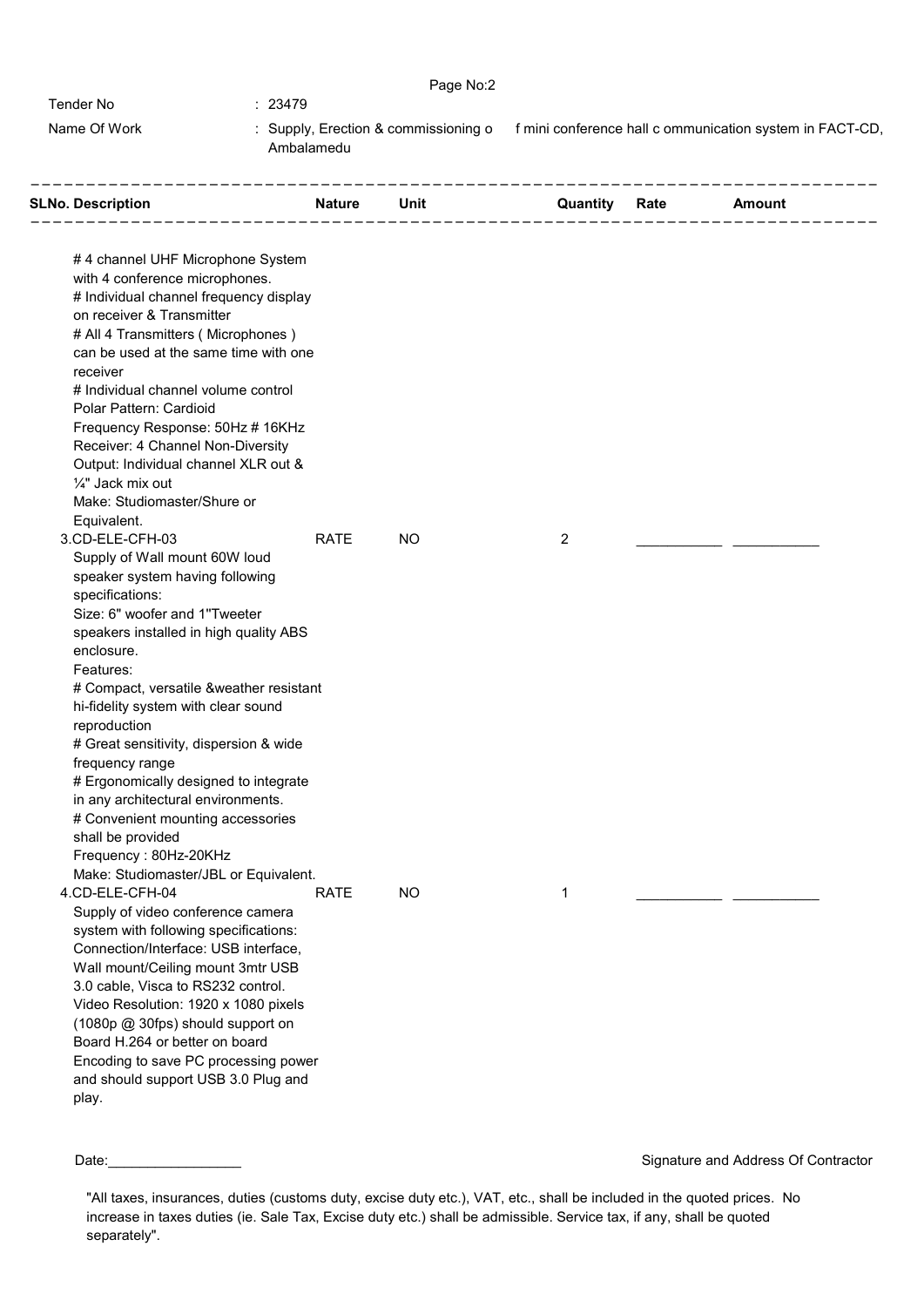|              | Page No:3                                          |                                                          |
|--------------|----------------------------------------------------|----------------------------------------------------------|
| Tender No    | : 23479                                            |                                                          |
| Name Of Work | : Supply, Erection & commissioning o<br>Ambalamedu | f mini conference hall c ommunication system in FACT-CD. |

| Field of View: Minimum of 58.5 degree<br>or above field of view<br>Colour: 24 bit color or better<br>Aspect Ratio: 16:9 or higher<br>Anti-flicker compensation: Required<br>Video S/N Ratio: > 55dB<br>Pan range: The Camera should have a<br>PAN rotation angle of -170 degree to<br>+170degree or better<br>Tilt range: The Camera should have a<br>tilt rotation of -30degree to+90degree or<br>better<br>Accessory: The Camera should be<br>supplied with IR remote control as an<br>included accessory<br>Auto Focus: Should support Auto focus<br>Optical Zoom: The camera should<br>support Pan-tilt-zoom (PTZ) type and<br>optical 10X zoom<br>Make: Peoplelink/Logitech or<br>Equivalent<br>5.CD-ELE-CFH-05<br><b>RATE</b><br><b>NO</b><br>1<br>Supply of video conference sound<br>system with following specifications: | _________________________________<br><b>SLNo. Description</b> | Nature Unit | <b>Quantity Rate Amount</b> |  |
|------------------------------------------------------------------------------------------------------------------------------------------------------------------------------------------------------------------------------------------------------------------------------------------------------------------------------------------------------------------------------------------------------------------------------------------------------------------------------------------------------------------------------------------------------------------------------------------------------------------------------------------------------------------------------------------------------------------------------------------------------------------------------------------------------------------------------------|---------------------------------------------------------------|-------------|-----------------------------|--|
|                                                                                                                                                                                                                                                                                                                                                                                                                                                                                                                                                                                                                                                                                                                                                                                                                                    |                                                               |             |                             |  |
|                                                                                                                                                                                                                                                                                                                                                                                                                                                                                                                                                                                                                                                                                                                                                                                                                                    |                                                               |             |                             |  |
|                                                                                                                                                                                                                                                                                                                                                                                                                                                                                                                                                                                                                                                                                                                                                                                                                                    |                                                               |             |                             |  |
|                                                                                                                                                                                                                                                                                                                                                                                                                                                                                                                                                                                                                                                                                                                                                                                                                                    |                                                               |             |                             |  |
|                                                                                                                                                                                                                                                                                                                                                                                                                                                                                                                                                                                                                                                                                                                                                                                                                                    |                                                               |             |                             |  |
|                                                                                                                                                                                                                                                                                                                                                                                                                                                                                                                                                                                                                                                                                                                                                                                                                                    |                                                               |             |                             |  |
|                                                                                                                                                                                                                                                                                                                                                                                                                                                                                                                                                                                                                                                                                                                                                                                                                                    |                                                               |             |                             |  |
|                                                                                                                                                                                                                                                                                                                                                                                                                                                                                                                                                                                                                                                                                                                                                                                                                                    |                                                               |             |                             |  |
|                                                                                                                                                                                                                                                                                                                                                                                                                                                                                                                                                                                                                                                                                                                                                                                                                                    |                                                               |             |                             |  |
|                                                                                                                                                                                                                                                                                                                                                                                                                                                                                                                                                                                                                                                                                                                                                                                                                                    |                                                               |             |                             |  |
|                                                                                                                                                                                                                                                                                                                                                                                                                                                                                                                                                                                                                                                                                                                                                                                                                                    |                                                               |             |                             |  |
|                                                                                                                                                                                                                                                                                                                                                                                                                                                                                                                                                                                                                                                                                                                                                                                                                                    |                                                               |             |                             |  |
|                                                                                                                                                                                                                                                                                                                                                                                                                                                                                                                                                                                                                                                                                                                                                                                                                                    |                                                               |             |                             |  |
|                                                                                                                                                                                                                                                                                                                                                                                                                                                                                                                                                                                                                                                                                                                                                                                                                                    |                                                               |             |                             |  |
|                                                                                                                                                                                                                                                                                                                                                                                                                                                                                                                                                                                                                                                                                                                                                                                                                                    |                                                               |             |                             |  |
|                                                                                                                                                                                                                                                                                                                                                                                                                                                                                                                                                                                                                                                                                                                                                                                                                                    |                                                               |             |                             |  |
|                                                                                                                                                                                                                                                                                                                                                                                                                                                                                                                                                                                                                                                                                                                                                                                                                                    |                                                               |             |                             |  |
|                                                                                                                                                                                                                                                                                                                                                                                                                                                                                                                                                                                                                                                                                                                                                                                                                                    |                                                               |             |                             |  |
|                                                                                                                                                                                                                                                                                                                                                                                                                                                                                                                                                                                                                                                                                                                                                                                                                                    |                                                               |             |                             |  |
|                                                                                                                                                                                                                                                                                                                                                                                                                                                                                                                                                                                                                                                                                                                                                                                                                                    |                                                               |             |                             |  |
|                                                                                                                                                                                                                                                                                                                                                                                                                                                                                                                                                                                                                                                                                                                                                                                                                                    |                                                               |             |                             |  |
|                                                                                                                                                                                                                                                                                                                                                                                                                                                                                                                                                                                                                                                                                                                                                                                                                                    |                                                               |             |                             |  |
|                                                                                                                                                                                                                                                                                                                                                                                                                                                                                                                                                                                                                                                                                                                                                                                                                                    |                                                               |             |                             |  |
|                                                                                                                                                                                                                                                                                                                                                                                                                                                                                                                                                                                                                                                                                                                                                                                                                                    |                                                               |             |                             |  |
|                                                                                                                                                                                                                                                                                                                                                                                                                                                                                                                                                                                                                                                                                                                                                                                                                                    |                                                               |             |                             |  |
| Audio Technology: The system should                                                                                                                                                                                                                                                                                                                                                                                                                                                                                                                                                                                                                                                                                                                                                                                                |                                                               |             |                             |  |
| have a DSP based Echo                                                                                                                                                                                                                                                                                                                                                                                                                                                                                                                                                                                                                                                                                                                                                                                                              |                                                               |             |                             |  |
| Cancellation>-65dB with echo tail of                                                                                                                                                                                                                                                                                                                                                                                                                                                                                                                                                                                                                                                                                                                                                                                               |                                                               |             |                             |  |
| 500ms or better and bi Directional                                                                                                                                                                                                                                                                                                                                                                                                                                                                                                                                                                                                                                                                                                                                                                                                 |                                                               |             |                             |  |
| noise suppression of >-18dB or better                                                                                                                                                                                                                                                                                                                                                                                                                                                                                                                                                                                                                                                                                                                                                                                              |                                                               |             |                             |  |
| Audio Mic: It should have a frequency                                                                                                                                                                                                                                                                                                                                                                                                                                                                                                                                                                                                                                                                                                                                                                                              |                                                               |             |                             |  |
| response of 20Hz-16KHz or better with                                                                                                                                                                                                                                                                                                                                                                                                                                                                                                                                                                                                                                                                                                                                                                                              |                                                               |             |                             |  |
| a Microphone coverage of 3m, 360                                                                                                                                                                                                                                                                                                                                                                                                                                                                                                                                                                                                                                                                                                                                                                                                   |                                                               |             |                             |  |
| degrees or better with 4 bi-directional<br>microphone. These microphones can                                                                                                                                                                                                                                                                                                                                                                                                                                                                                                                                                                                                                                                                                                                                                       |                                                               |             |                             |  |
| pick up sound equally from all                                                                                                                                                                                                                                                                                                                                                                                                                                                                                                                                                                                                                                                                                                                                                                                                     |                                                               |             |                             |  |
| directions. It should cover up to 5m or                                                                                                                                                                                                                                                                                                                                                                                                                                                                                                                                                                                                                                                                                                                                                                                            |                                                               |             |                             |  |
| more with the help of 2 external                                                                                                                                                                                                                                                                                                                                                                                                                                                                                                                                                                                                                                                                                                                                                                                                   |                                                               |             |                             |  |
| microphones which can be extended                                                                                                                                                                                                                                                                                                                                                                                                                                                                                                                                                                                                                                                                                                                                                                                                  |                                                               |             |                             |  |
| with cables for larger room coverage.                                                                                                                                                                                                                                                                                                                                                                                                                                                                                                                                                                                                                                                                                                                                                                                              |                                                               |             |                             |  |
| Audio Output Speaker: The Speaker                                                                                                                                                                                                                                                                                                                                                                                                                                                                                                                                                                                                                                                                                                                                                                                                  |                                                               |             |                             |  |
| volume should be 92dB or better.                                                                                                                                                                                                                                                                                                                                                                                                                                                                                                                                                                                                                                                                                                                                                                                                   |                                                               |             |                             |  |
| Audio for USB VoIP Network: It should                                                                                                                                                                                                                                                                                                                                                                                                                                                                                                                                                                                                                                                                                                                                                                                              |                                                               |             |                             |  |
| have a Microphone and Speaker                                                                                                                                                                                                                                                                                                                                                                                                                                                                                                                                                                                                                                                                                                                                                                                                      |                                                               |             |                             |  |
| frequency band of 100Hz to 16 KHz or                                                                                                                                                                                                                                                                                                                                                                                                                                                                                                                                                                                                                                                                                                                                                                                               |                                                               |             |                             |  |
| better                                                                                                                                                                                                                                                                                                                                                                                                                                                                                                                                                                                                                                                                                                                                                                                                                             |                                                               |             |                             |  |
| Ports: It should have USB, Ext1, Ext 2,                                                                                                                                                                                                                                                                                                                                                                                                                                                                                                                                                                                                                                                                                                                                                                                            |                                                               |             |                             |  |

<sup>&</sup>quot;All taxes, insurances, duties (customs duty, excise duty etc.), VAT, etc., shall be included in the quoted prices. No increase in taxes duties (ie. Sale Tax, Excise duty etc.) shall be admissible. Service tax, if any, shall be quoted separately".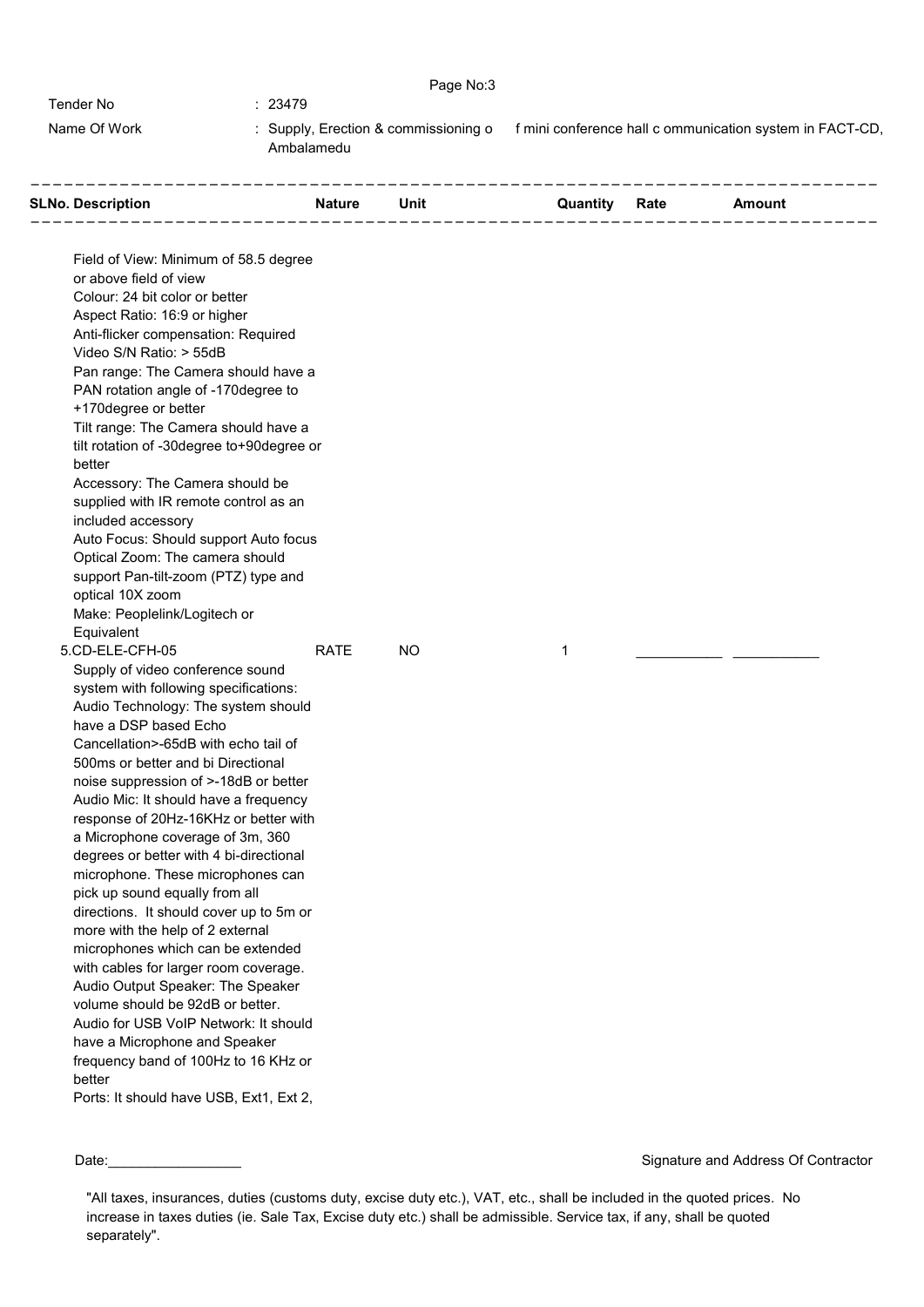|              | Page No:4                                          |                                                          |
|--------------|----------------------------------------------------|----------------------------------------------------------|
| Tender No    | : 23479                                            |                                                          |
| Name Of Work | : Supply, Erection & commissioning o<br>Ambalamedu | f mini conference hall c ommunication system in FACT-CD. |

| <b>SLNo. Description</b><br>. _ _ _ _ _ _ _ _ _ _ _ _ _ _ _ _ |             | <b>Nature Unit</b> |   | <b>Quantity Rate Amount</b> |  |
|---------------------------------------------------------------|-------------|--------------------|---|-----------------------------|--|
|                                                               |             |                    |   |                             |  |
| Power jack and PSTN (Standard                                 |             |                    |   |                             |  |
| RJ-11)                                                        |             |                    |   |                             |  |
| Buttons: It should have PSTN Hold                             |             |                    |   |                             |  |
| Key, USB Hold Key, Redial Key, PSTN                           |             |                    |   |                             |  |
| On/Off Key, Menu Key, Selection Key,                          |             |                    |   |                             |  |
| MUTE Key, VOL Key, Dial Pad and                               |             |                    |   |                             |  |
| Play Key<br>Features: It should support Acoustic              |             |                    |   |                             |  |
| Echo Cancellation, Automatic Gain                             |             |                    |   |                             |  |
| <b>Control and Acoustic Noise</b>                             |             |                    |   |                             |  |
| Suppression or better.                                        |             |                    |   |                             |  |
| Make: Peoplelink/Logitech or                                  |             |                    |   |                             |  |
| Equivalent                                                    |             |                    |   |                             |  |
| 6.CD-ELE-CFH-06                                               | <b>RATE</b> | <b>NO</b>          | 1 |                             |  |
| Supply of interactive panel with                              |             |                    |   |                             |  |
| following specifications:                                     |             |                    |   |                             |  |
| IFPD:                                                         |             |                    |   |                             |  |
| Panel Size:65 inch                                            |             |                    |   |                             |  |
| Display Type: TFT LCD                                         |             |                    |   |                             |  |
| Display Panel Diagonal size (mm):                             |             |                    |   |                             |  |
| 1650 (min)                                                    |             |                    |   |                             |  |
| Backlight Technology: D-LED                                   |             |                    |   |                             |  |
| Display Resolution (Pixels): 3840(H) x                        |             |                    |   |                             |  |
| 2160(V)                                                       |             |                    |   |                             |  |
| Panel Brightness (Nits): 350 cd/m2                            |             |                    |   |                             |  |
| Display Colour: 1.07B (10bit)                                 |             |                    |   |                             |  |
| Display Aspect Ratio: 16:09<br>Viewing Angle: 178 Degree      |             |                    |   |                             |  |
| Life Time: 50,000 Hours                                       |             |                    |   |                             |  |
| Touch interface: Touch sensitive as                           |             |                    |   |                             |  |
| well as pen driven                                            |             |                    |   |                             |  |
| Touch Technology: Infrared (IR)                               |             |                    |   |                             |  |
| Number of touch points (Number): 20                           |             |                    |   |                             |  |
| Response time (milli seconds): <8ms                           |             |                    |   |                             |  |
| Operating System Compatibility: Dual                          |             |                    |   |                             |  |
| Built in Operating System: Android 8 or                       |             |                    |   |                             |  |
| higher                                                        |             |                    |   |                             |  |
| Quick Tools on Both Sides of IPPD:                            |             |                    |   |                             |  |
| Yes                                                           |             |                    |   |                             |  |
| CPU: Dual Core A73 + Dual Core A53                            |             |                    |   |                             |  |
| RAM: 3GB DDR4                                                 |             |                    |   |                             |  |
| Storage: 32GB                                                 |             |                    |   |                             |  |
| Number of Input HDMI ports (4K): 3                            |             |                    |   |                             |  |
| Number of output HDMI ports                                   |             |                    |   |                             |  |
| (4K/60HZ): 1                                                  |             |                    |   |                             |  |
| Number of USB 2.0 ports (Nos.): 3                             |             |                    |   |                             |  |

"All taxes, insurances, duties (customs duty, excise duty etc.), VAT, etc., shall be included in the quoted prices. No increase in taxes duties (ie. Sale Tax, Excise duty etc.) shall be admissible. Service tax, if any, shall be quoted separately".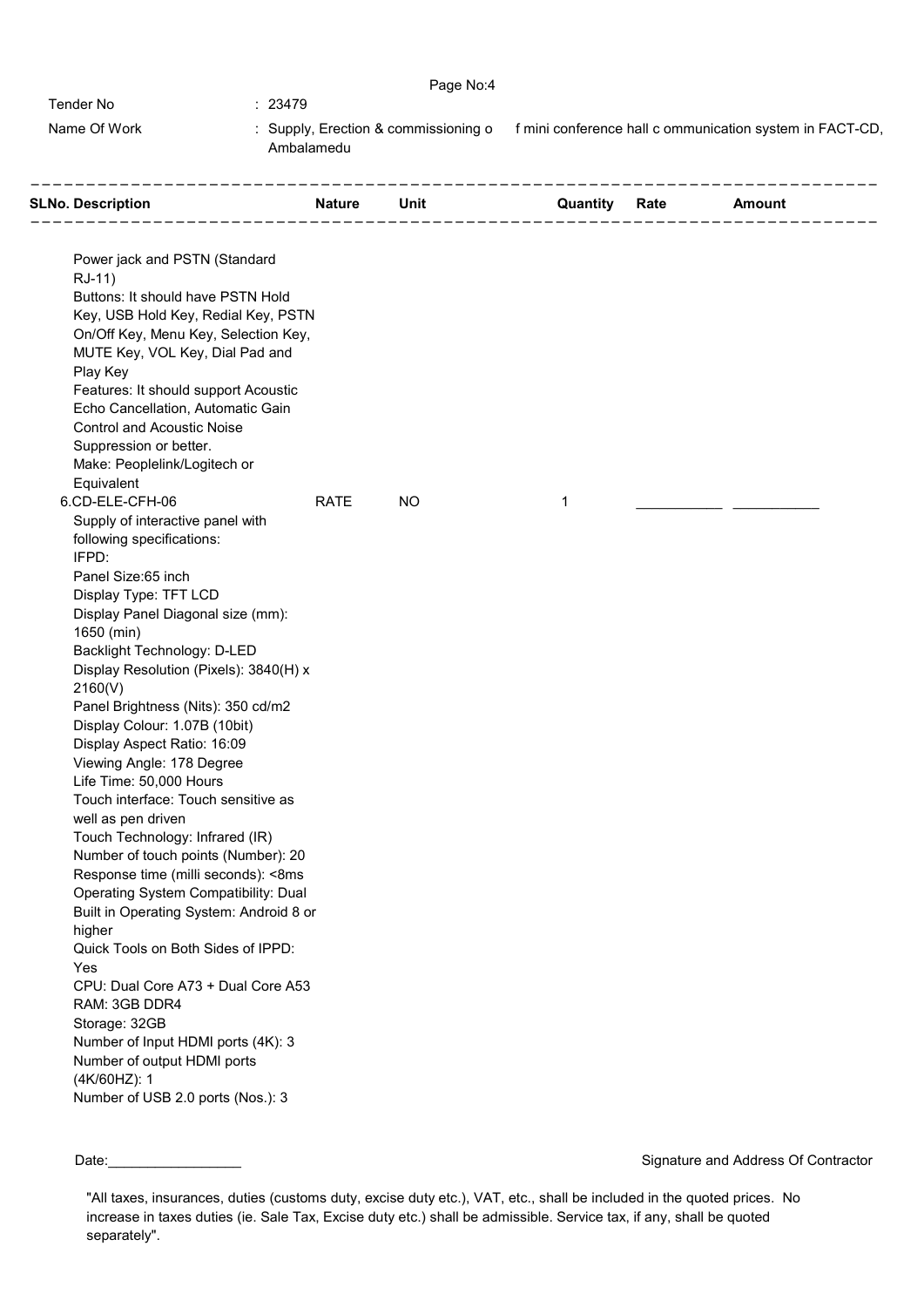|              | Page No:5                                          |                                                          |
|--------------|----------------------------------------------------|----------------------------------------------------------|
| Tender No    | 23479                                              |                                                          |
| Name Of Work | : Supply, Erection & commissioning o<br>Ambalamedu | f mini conference hall c ommunication system in FACT-CD. |

| <b>SLNo. Description</b><br><b>Solution System State State State State State State State State State State State State State State State State State State State State State State State State State State State State State State State State State State S</b> |  |  | <b>Quantity Rate Amount</b> |  |
|------------------------------------------------------------------------------------------------------------------------------------------------------------------------------------------------------------------------------------------------------------------|--|--|-----------------------------|--|
|                                                                                                                                                                                                                                                                  |  |  |                             |  |
| Number of USB 3.0 ports (Nos.): 3                                                                                                                                                                                                                                |  |  |                             |  |
| Number of Audio Input ports (Number):<br>$\mathbf{1}$                                                                                                                                                                                                            |  |  |                             |  |
| Number of audio output ports (Nos.): 1                                                                                                                                                                                                                           |  |  |                             |  |
| Number of RS-232 C ports (Nos.): 1                                                                                                                                                                                                                               |  |  |                             |  |
| Number of RJ 45 ports (Nos.): 1                                                                                                                                                                                                                                  |  |  |                             |  |
| Number of VGA-IN ports (Number): 1                                                                                                                                                                                                                               |  |  |                             |  |
| Provision of in built speakers: Required                                                                                                                                                                                                                         |  |  |                             |  |
| Provision for wall mounting: Required                                                                                                                                                                                                                            |  |  |                             |  |
| Provision Wi-Fi connectivity: Required                                                                                                                                                                                                                           |  |  |                             |  |
| Number of electronic pen or stylus to                                                                                                                                                                                                                            |  |  |                             |  |
| be supplied with the board (Nos): 2                                                                                                                                                                                                                              |  |  |                             |  |
| Power Supply Voltage in AC (Volts):                                                                                                                                                                                                                              |  |  |                             |  |
| 100-240V,50HZ                                                                                                                                                                                                                                                    |  |  |                             |  |
| Operating Humidity (%) RH: 10% - 90%                                                                                                                                                                                                                             |  |  |                             |  |
| Fixed wall mount Bracket for 65" IFPD:                                                                                                                                                                                                                           |  |  |                             |  |
| Required                                                                                                                                                                                                                                                         |  |  |                             |  |
| All connecting Cables and accessories                                                                                                                                                                                                                            |  |  |                             |  |
| to be supplied along with the Panel:                                                                                                                                                                                                                             |  |  |                             |  |
| Required                                                                                                                                                                                                                                                         |  |  |                             |  |
| Inbuilt video conferencing options:                                                                                                                                                                                                                              |  |  |                             |  |
| Required                                                                                                                                                                                                                                                         |  |  |                             |  |
| <b>Bluetooth Connectivity, Toughened</b>                                                                                                                                                                                                                         |  |  |                             |  |
| Glass with level 7 of Mohs Standard:                                                                                                                                                                                                                             |  |  |                             |  |
| Required                                                                                                                                                                                                                                                         |  |  |                             |  |
| OEM Warranty (Year): 3Year, Onsite<br>Software:                                                                                                                                                                                                                  |  |  |                             |  |
| Inbuilt document viewer,                                                                                                                                                                                                                                         |  |  |                             |  |
| DOC, Excel, PDF, PPT: Required                                                                                                                                                                                                                                   |  |  |                             |  |
| White board software suit for android                                                                                                                                                                                                                            |  |  |                             |  |
| and windows: Required                                                                                                                                                                                                                                            |  |  |                             |  |
| Embedded chrome Browser: Required                                                                                                                                                                                                                                |  |  |                             |  |
| Annotations & collaboration software-                                                                                                                                                                                                                            |  |  |                             |  |
| for Windows: Required                                                                                                                                                                                                                                            |  |  |                             |  |
| Annotations & collaboration software-                                                                                                                                                                                                                            |  |  |                             |  |
| for Android: Required                                                                                                                                                                                                                                            |  |  |                             |  |
| Air Class-Polling Option: Required                                                                                                                                                                                                                               |  |  |                             |  |
| Capture-Session Recording option:                                                                                                                                                                                                                                |  |  |                             |  |
| Required                                                                                                                                                                                                                                                         |  |  |                             |  |
| Free access to software for life time                                                                                                                                                                                                                            |  |  |                             |  |
| and entity account: Required                                                                                                                                                                                                                                     |  |  |                             |  |
| OTA Update: Required                                                                                                                                                                                                                                             |  |  |                             |  |
| Acceptable make: Panasonic/LG/View                                                                                                                                                                                                                               |  |  |                             |  |
| sonic                                                                                                                                                                                                                                                            |  |  |                             |  |
| 02 pen or stylus to be supplied at no                                                                                                                                                                                                                            |  |  |                             |  |
| extra cost. All accessories and                                                                                                                                                                                                                                  |  |  |                             |  |

"All taxes, insurances, duties (customs duty, excise duty etc.), VAT, etc., shall be included in the quoted prices. No increase in taxes duties (ie. Sale Tax, Excise duty etc.) shall be admissible. Service tax, if any, shall be quoted separately".